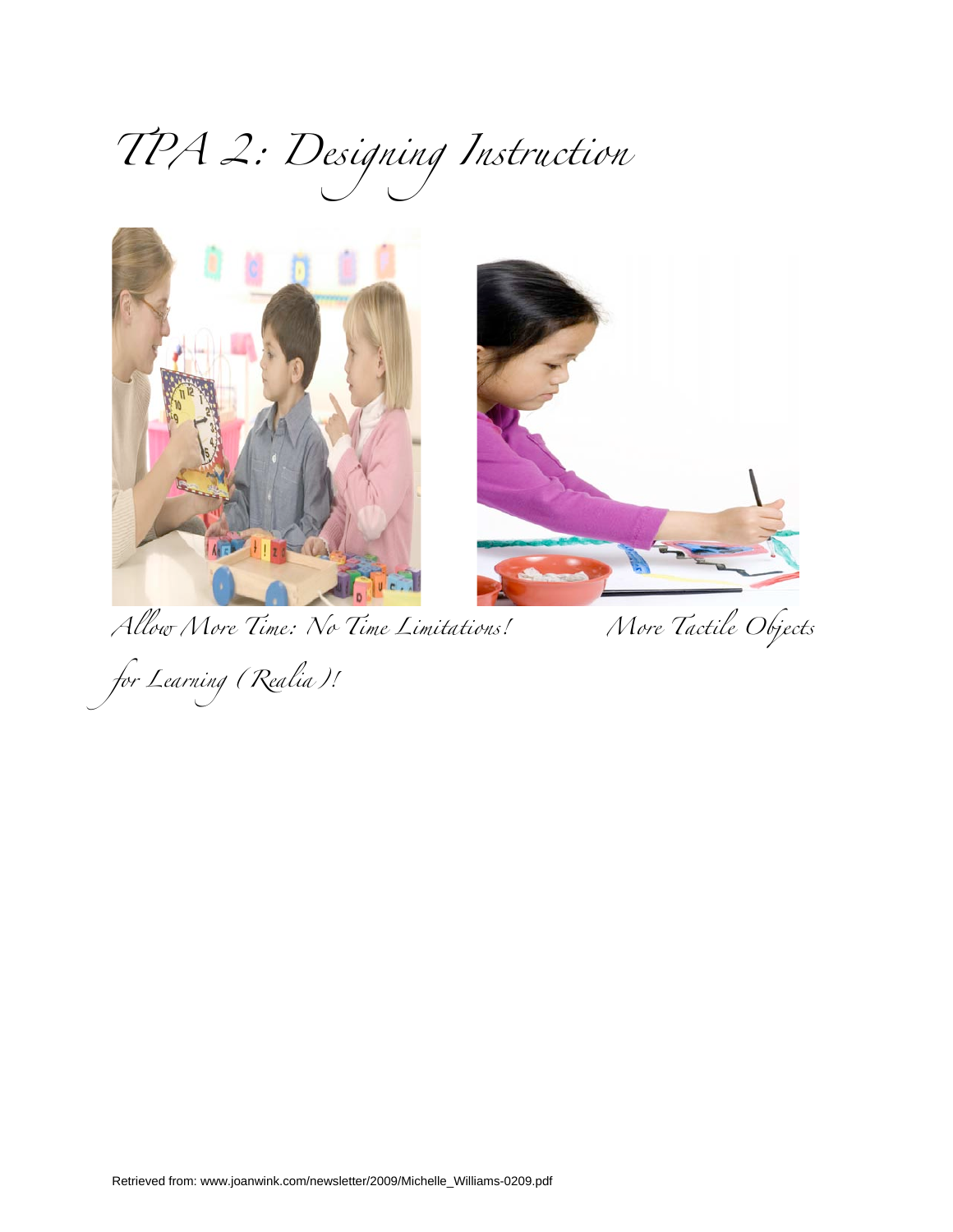

*Use more VISUAL AIDS! Pair them up with* 

*another EL!* 

*TPA 2: Telling Your Family about the* 

*TPAs*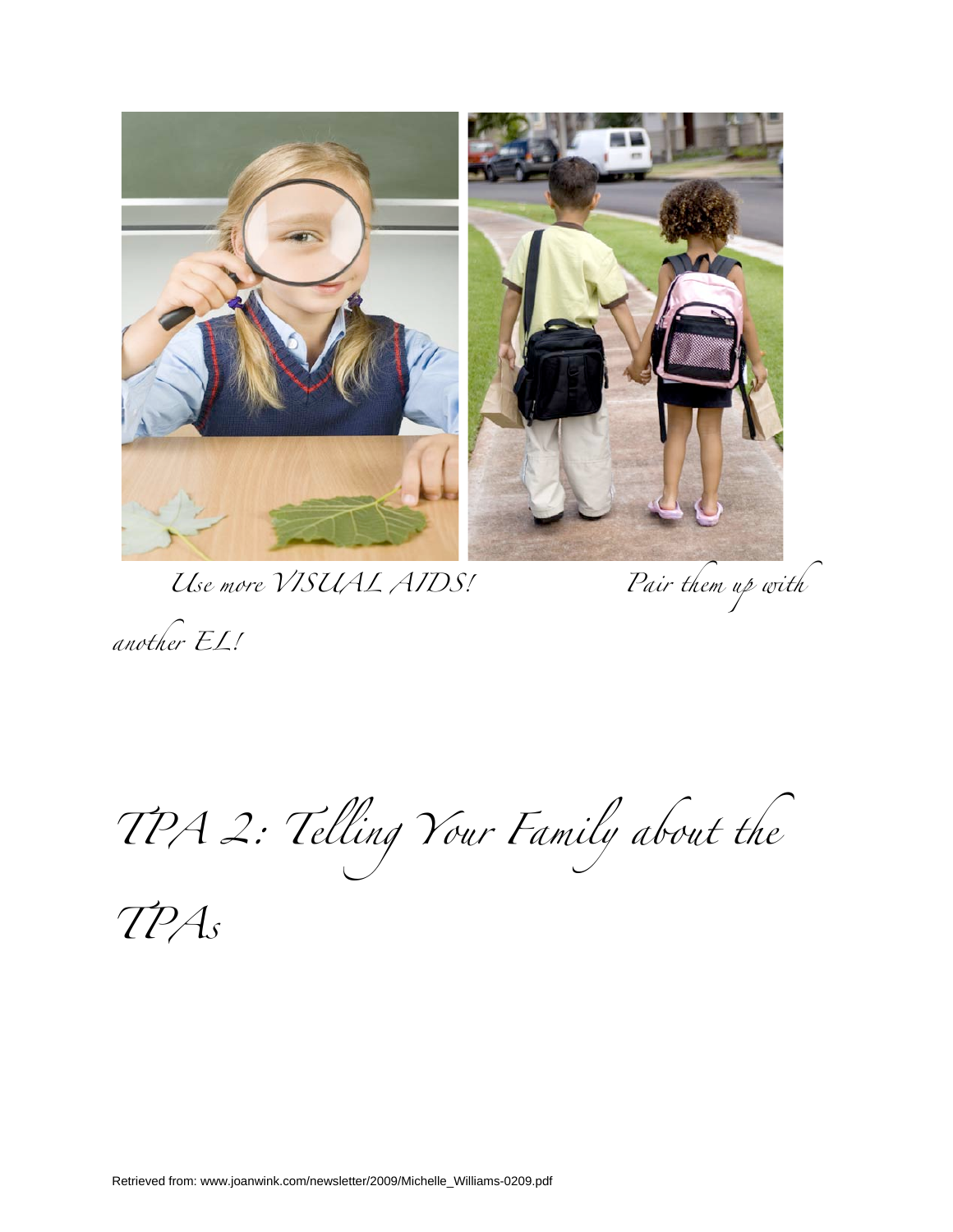*1st: Learn about your class or your* 

*individual students* 

*\*Who are your students? \*What language do they speak? At home? More often? \*What grade level are they? What grade level do they perform at?* 

 *\*How old are they? \*Do they use grade appropriate language? \*Do they socialize with others? Whom do they socialize with? What language do they speak when socializing? \*What's their CELDT or SOLOM levels? \*What subjects do they prefer? Like best? Excel in? Struggle* 

*in?*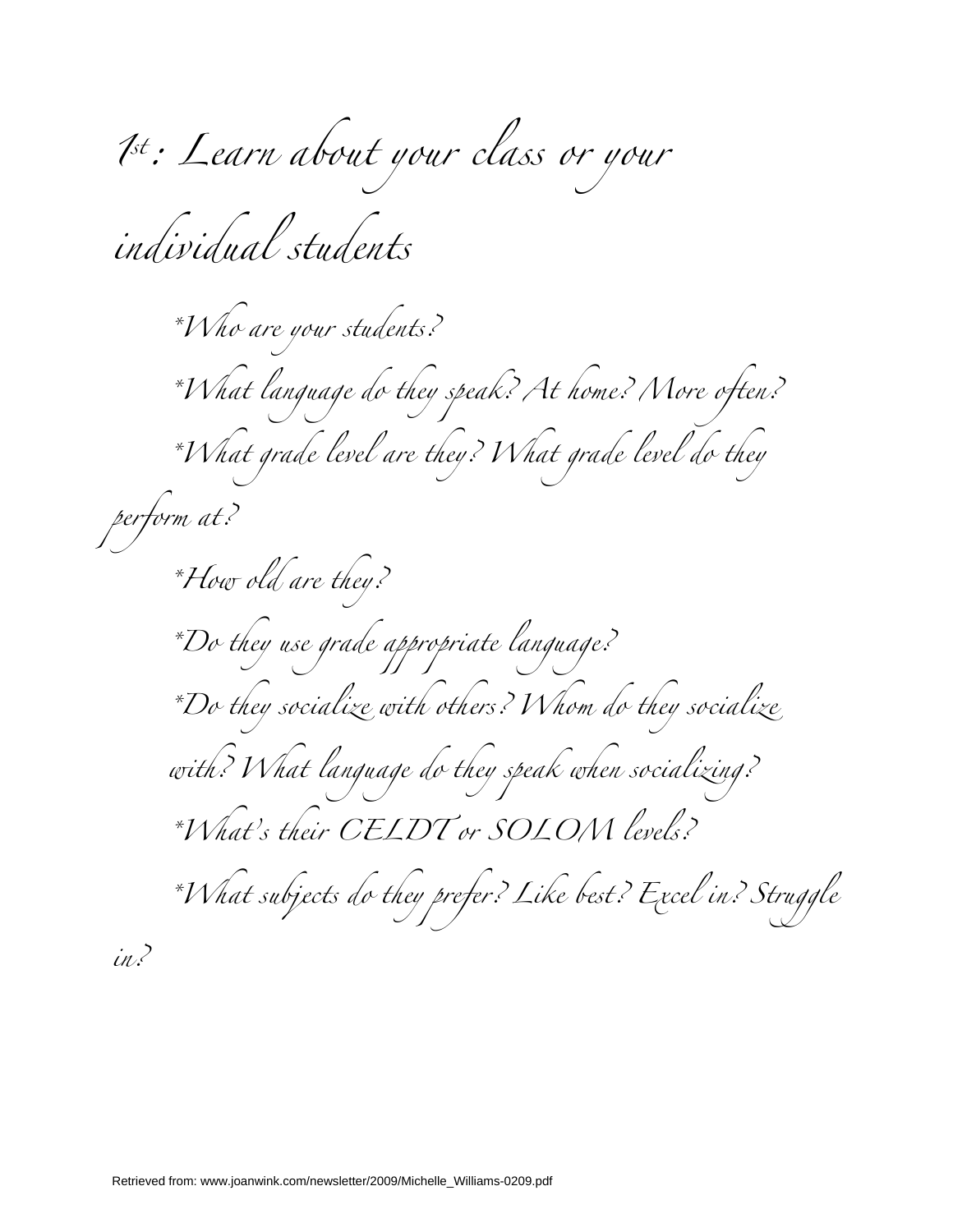*2nd: How will you find all this information* 

*out?* 

*\*Observe their behaviors/interactions inside and outside of* 

*class.* 

 *\*Ask previous teachers. \*Look at their CUM folders. \*Ask their parents. Ask them! \*What's their CELDT level? SOLOM level? \*Use any other resources that might be available to you or make them available to you!* 

*3rd: Design Instruction based on the* 

*knowledge you have just learned.*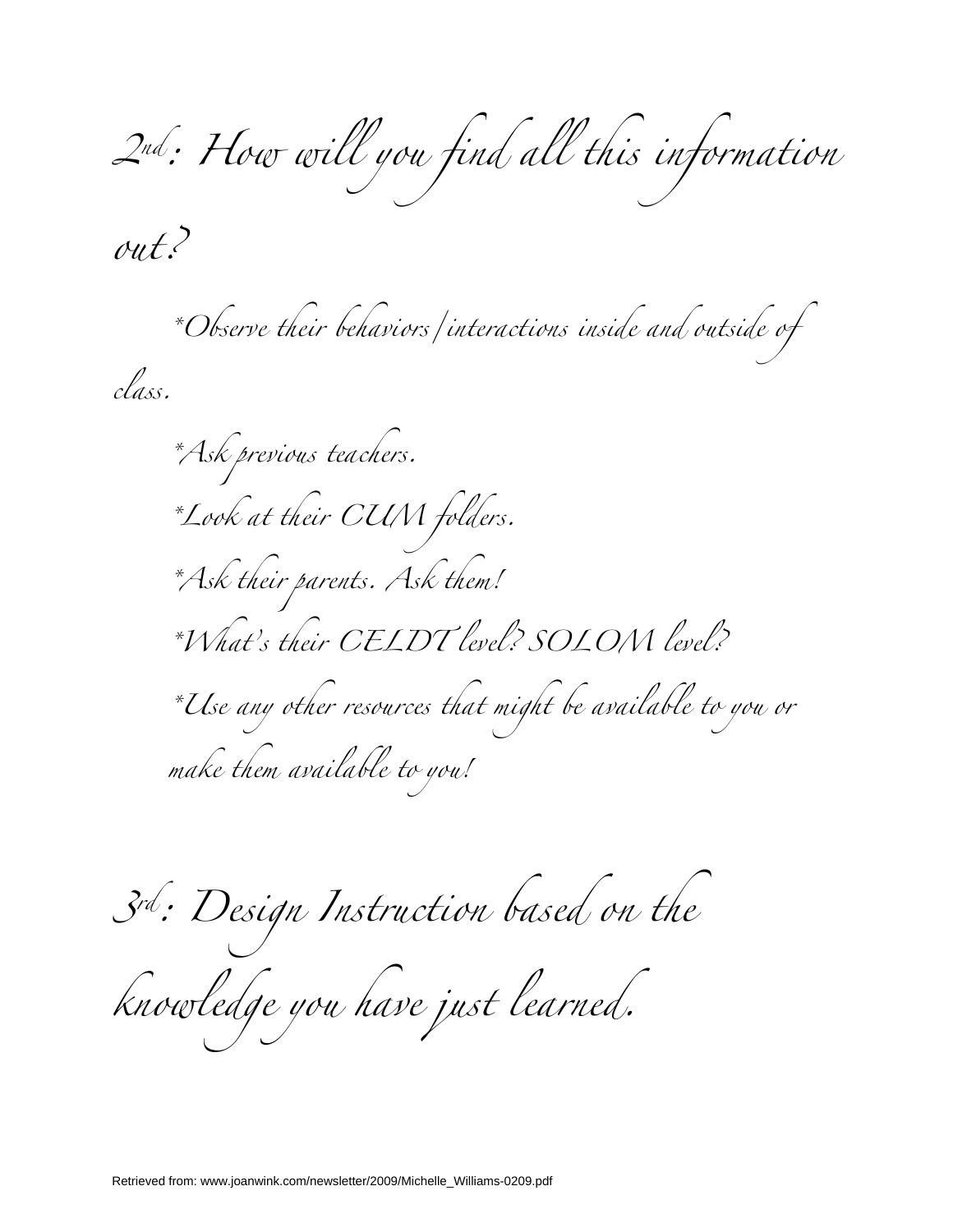*\*Pick a subject. \*Make a lesson plan that includes that adaptations needed based on the information you collected. (See pictures on first page). For example: your student is struggling with learning the alphabet; devise a lesson where they learn to draw the letters of the alphabet in sand so they can see, feel, and learn all at the same time. This allows for more practice, a good use of realia, and a more student-involved lesson. \*Adapt this lesson to the California State Content Standards. \*Describe what you want the students to learn. For example: The student will demonstrate how to write and recite the letters of the alphabet. \*Connect the lesson with previous and future learning.*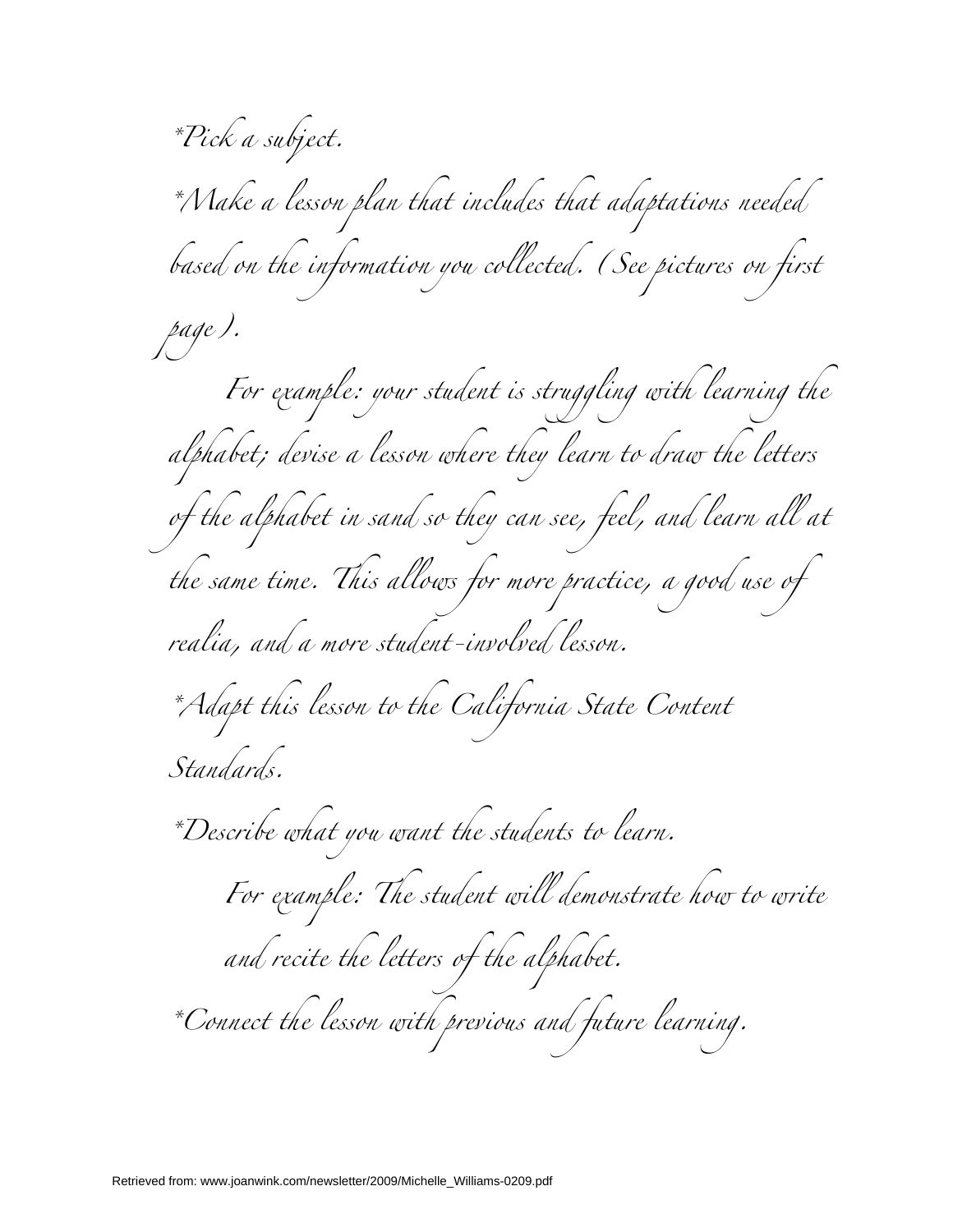*Always, always build off what they know and KEEP* 

*BUILDING!* 

*4th: Reflect on what you have learned from this teaching experience. \*How did the lesson go? \*What should you change or have done different? \*What did the students respond to the best? What confused them? \*Did they seem to grasp the learning? Were they lost? \*What adaptations worked? Didn't? What new adaptations* 

*could you use?* 

 *\*How can you modify this lesson for all subjects?*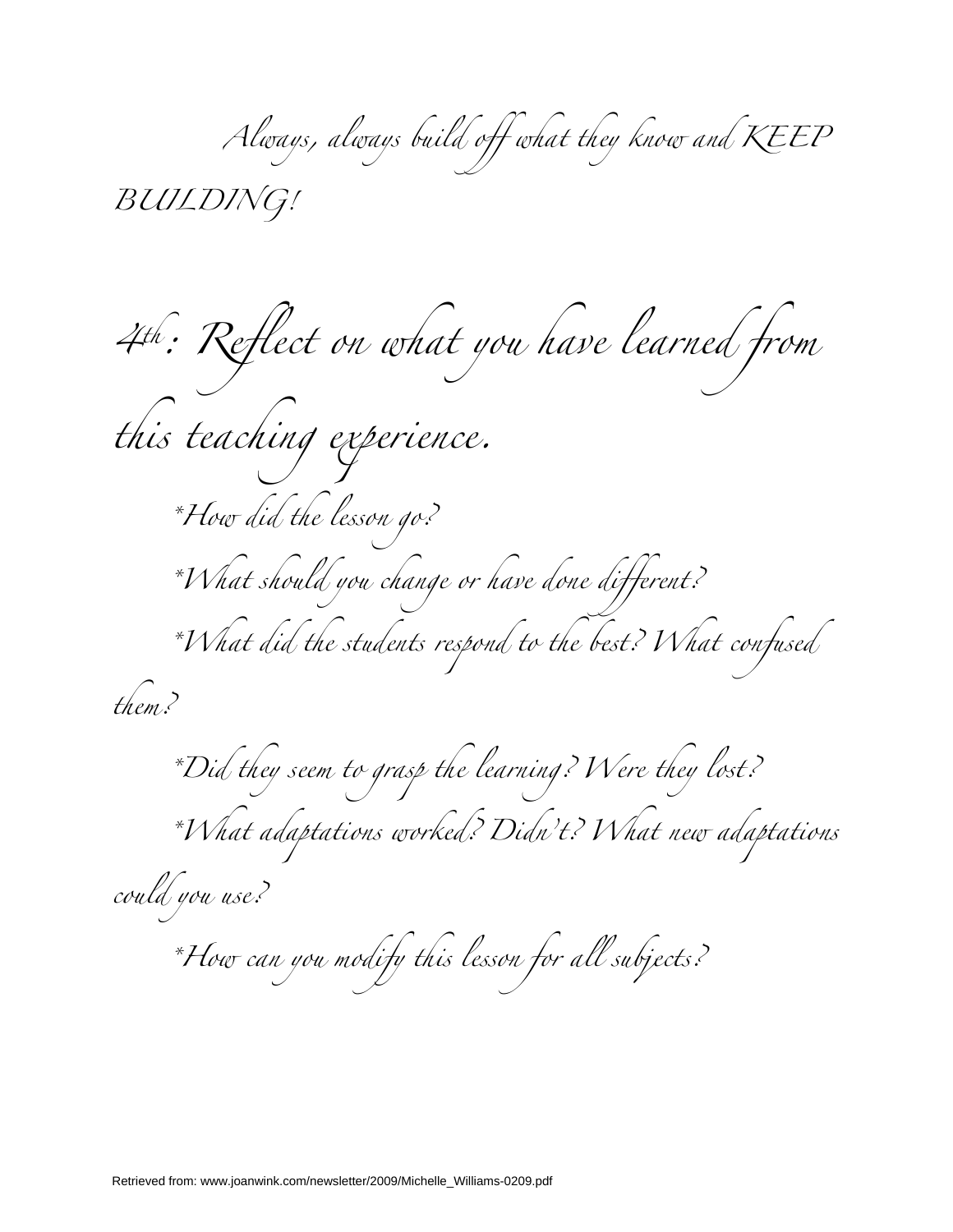*TPA 3: Assessment* 

*Q #1 The learner will identify all the parts of a book. This includes: cover page, summaries, bibliographies, reviews, and table of contents.* 

*The learner will demonstrate how to summarize a chapter in the book.* 

*The learner will demonstrate understanding of what a* 

*bibliography is and how to write one.*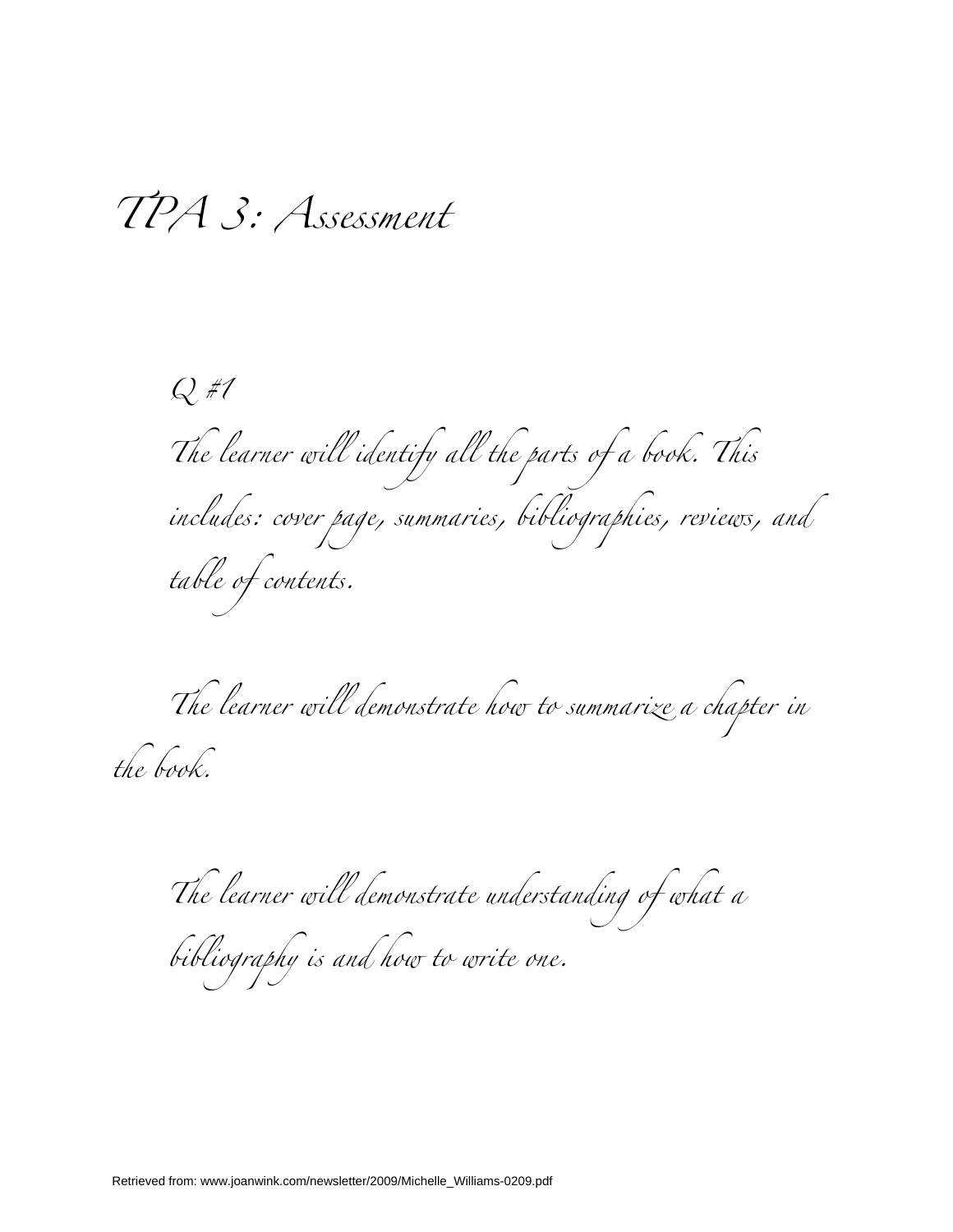*The learner will demonstrate understanding of their chosen chapter by illustrating a piece of art that summarizes what happened.* 

*Q #2 Short Essay: students will write a summary of the chapter in the book they have selected.* 

*Performance Task: students will create their own mini-book demonstrating what they have learned.* 

*Oral Presentation: students will present their mini-books in* 

*front of class explaining each part.*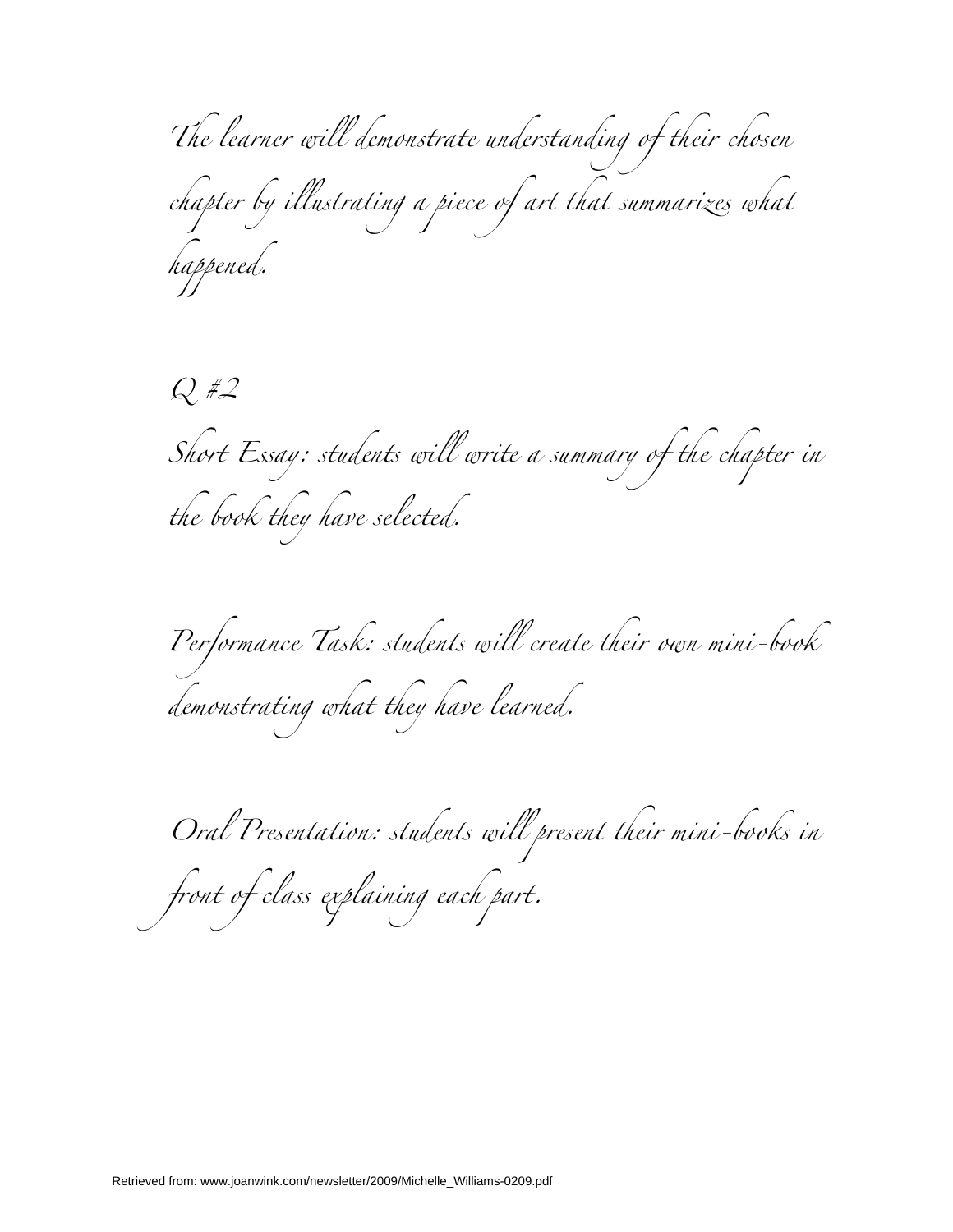*Oral Response: students will answer questions posed by both students and the teacher.* 

*Q #3* 

*The learner will need to know all the parts of the book as taught earlier. This includes: cover page, table of contents, summaries, bibliography, and reviews.* 

*The learner will need to have read the chosen book for the assignment; in this case The Tale of Despereaux.* 

*The learner will need to be able to answer questions about* 

*their mini-book cover.*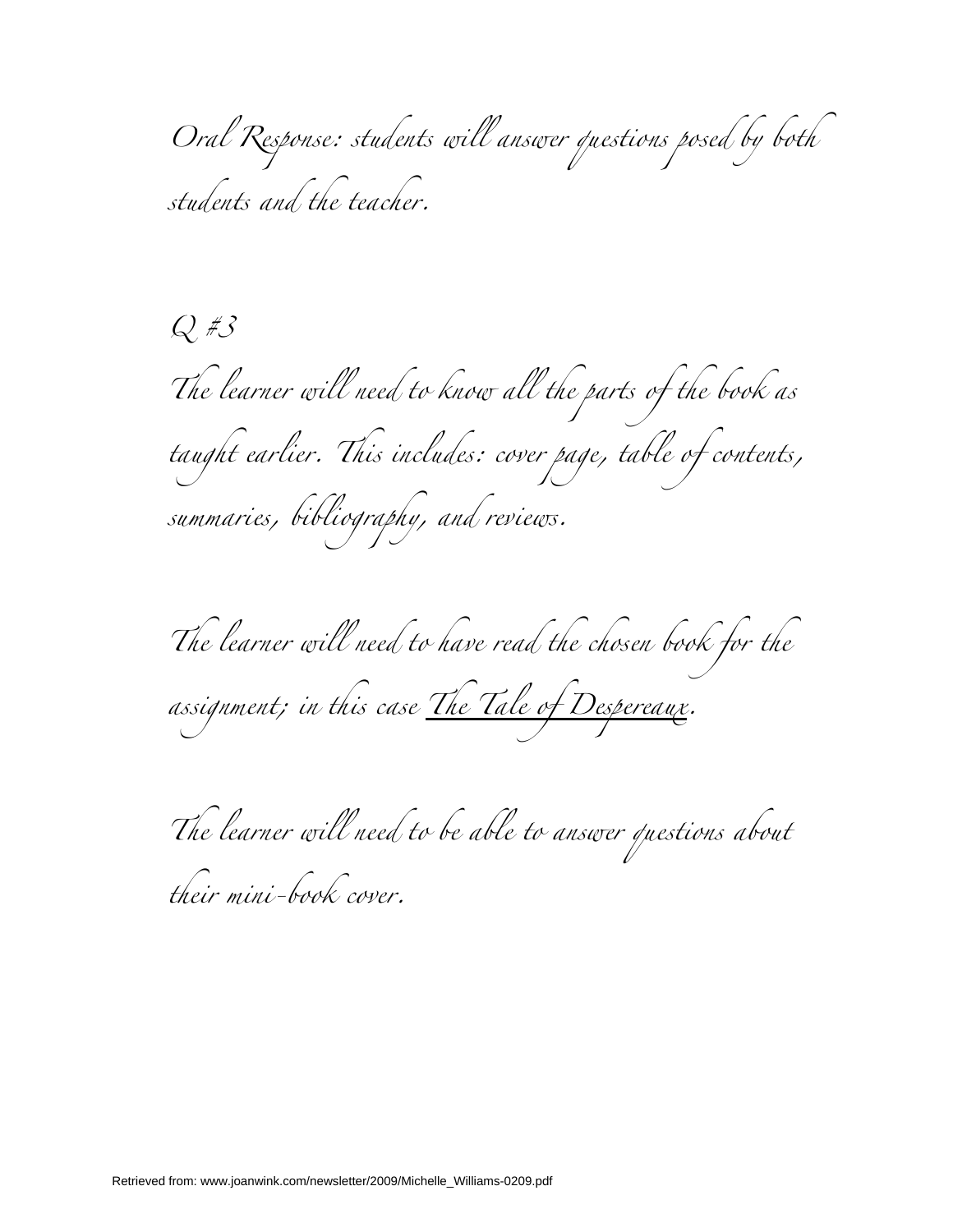*The learner will need to present in front of class (If being in front of class or a lot of people is too much for your EL then other adaptations can be made).* 

*Q #4* 

*I will collect their mini-book covers and their oral responses from after the presentation.* 

*Q #5 If the learner's mini-book covers or oral responses are inconsistent or incorrect then I will know more time and* 

*instruction must be allowed and is needed on this subject.*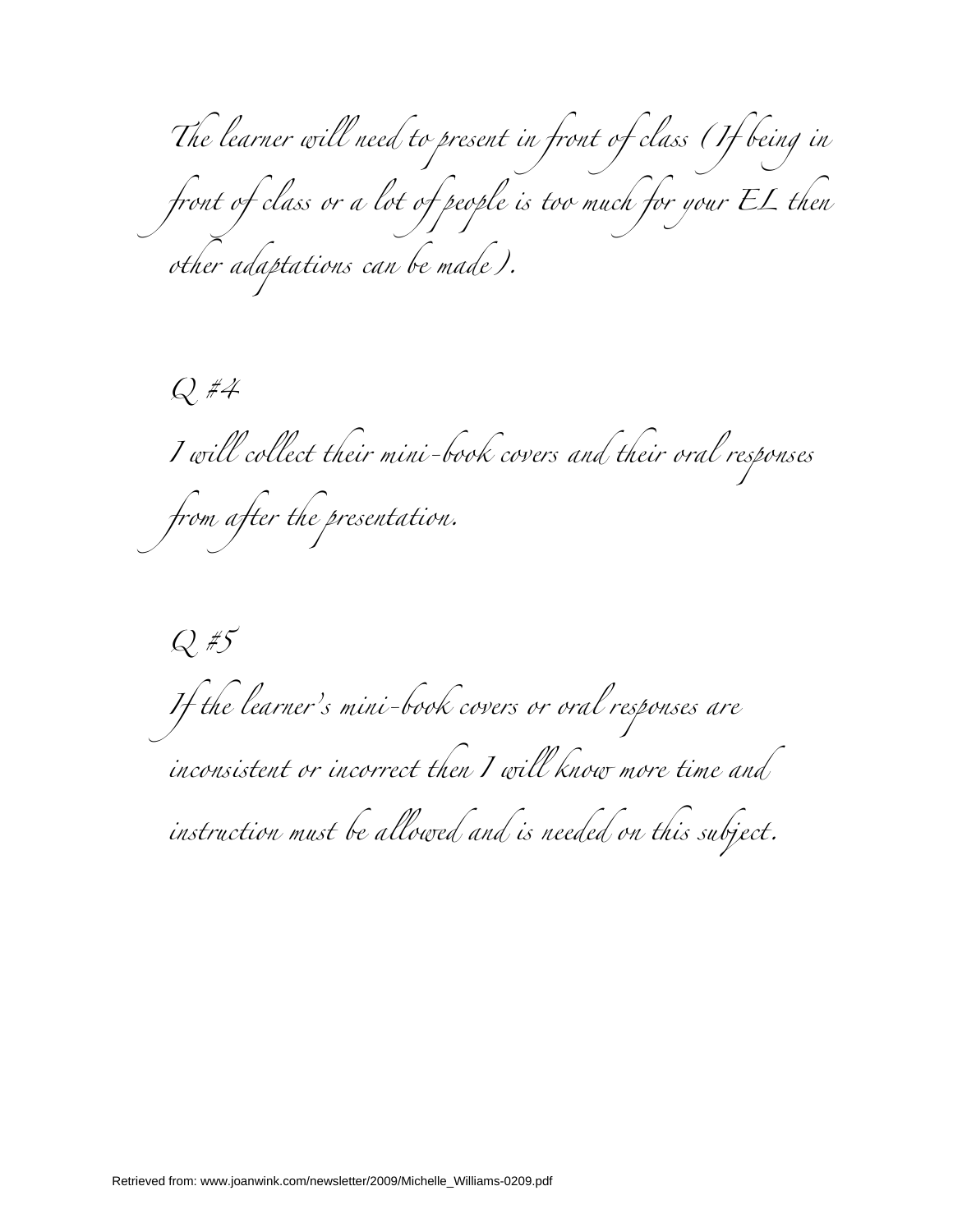*Reflection Map for TPA 2&3*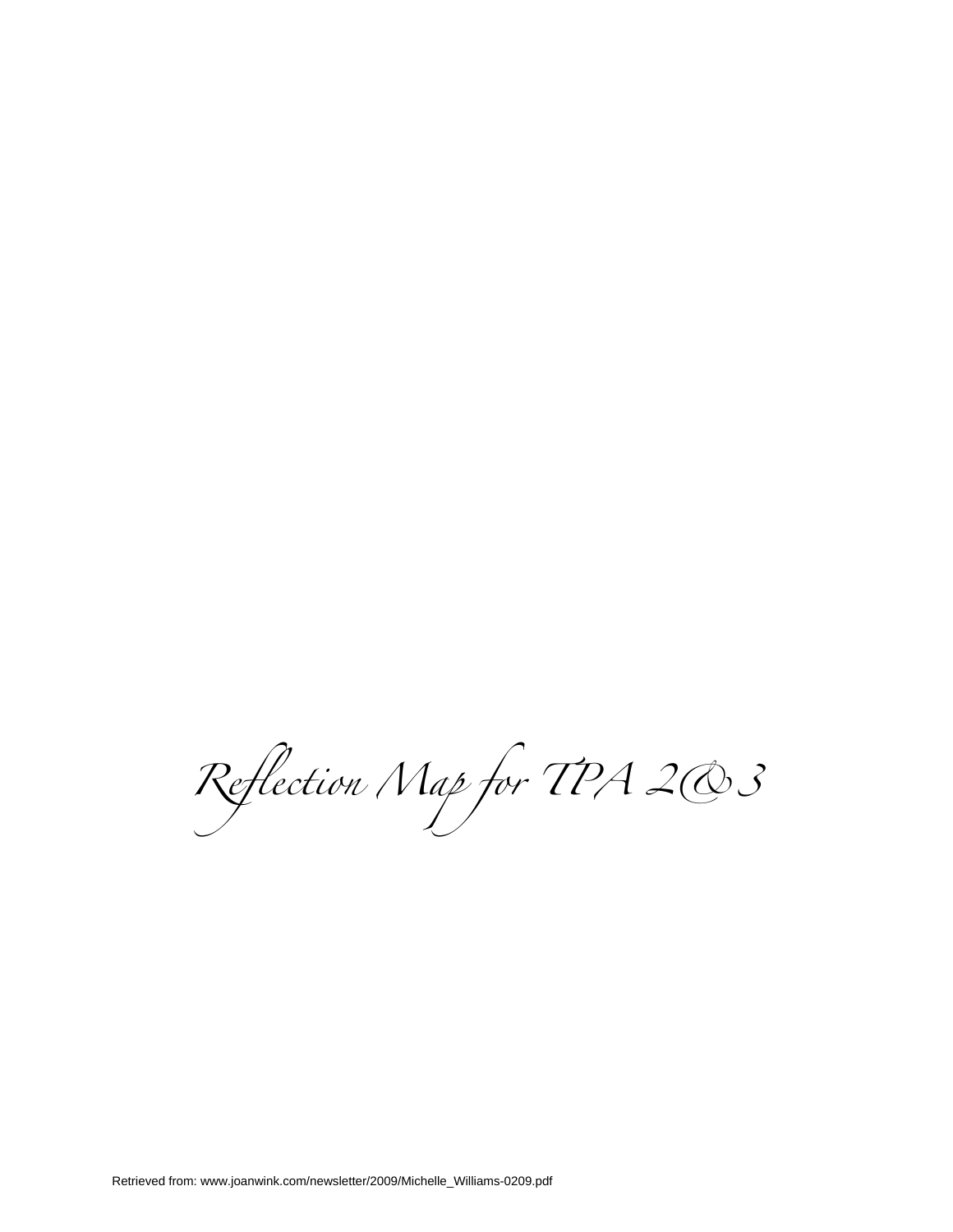*I Learned MORE from their illustrations of their* 

*summaries!* 

*They really related to VISUAL AIDS!* 

*They DIDN'T like summarizing with just WORDS.* 

*"Learning By Doing" is Key*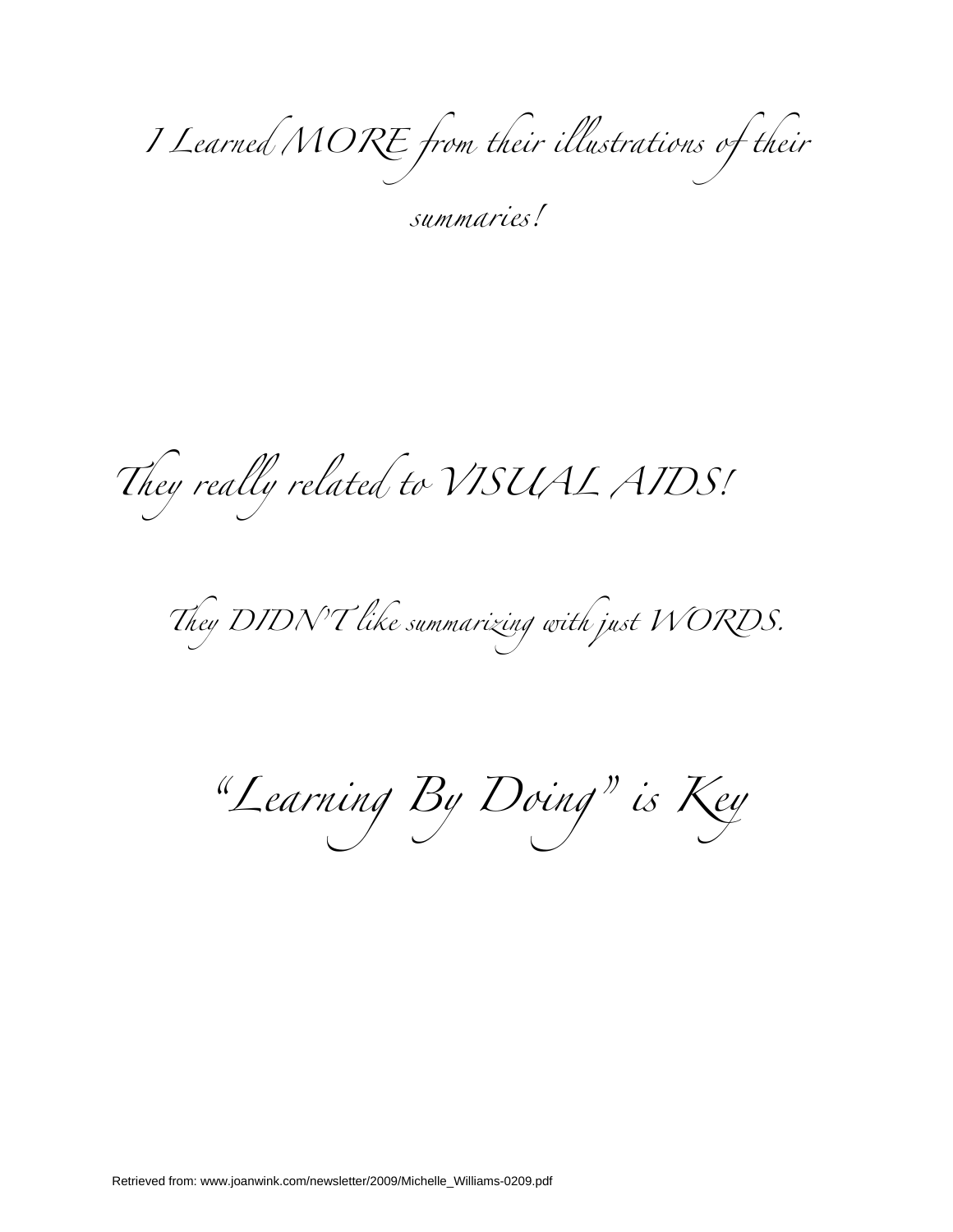*More ASSESSMENT came from asking them QUESTIONS than anything else!* 

*Allowing for more than one type of assessment enabled me to see that everyone was learning they just show it in different ways!* 

*REALIA, REALIA, REALIA,* 

*REALIA, REALIA,* 

*REALIA….I CAN'T SAY IT* 

*ENOUGH!*